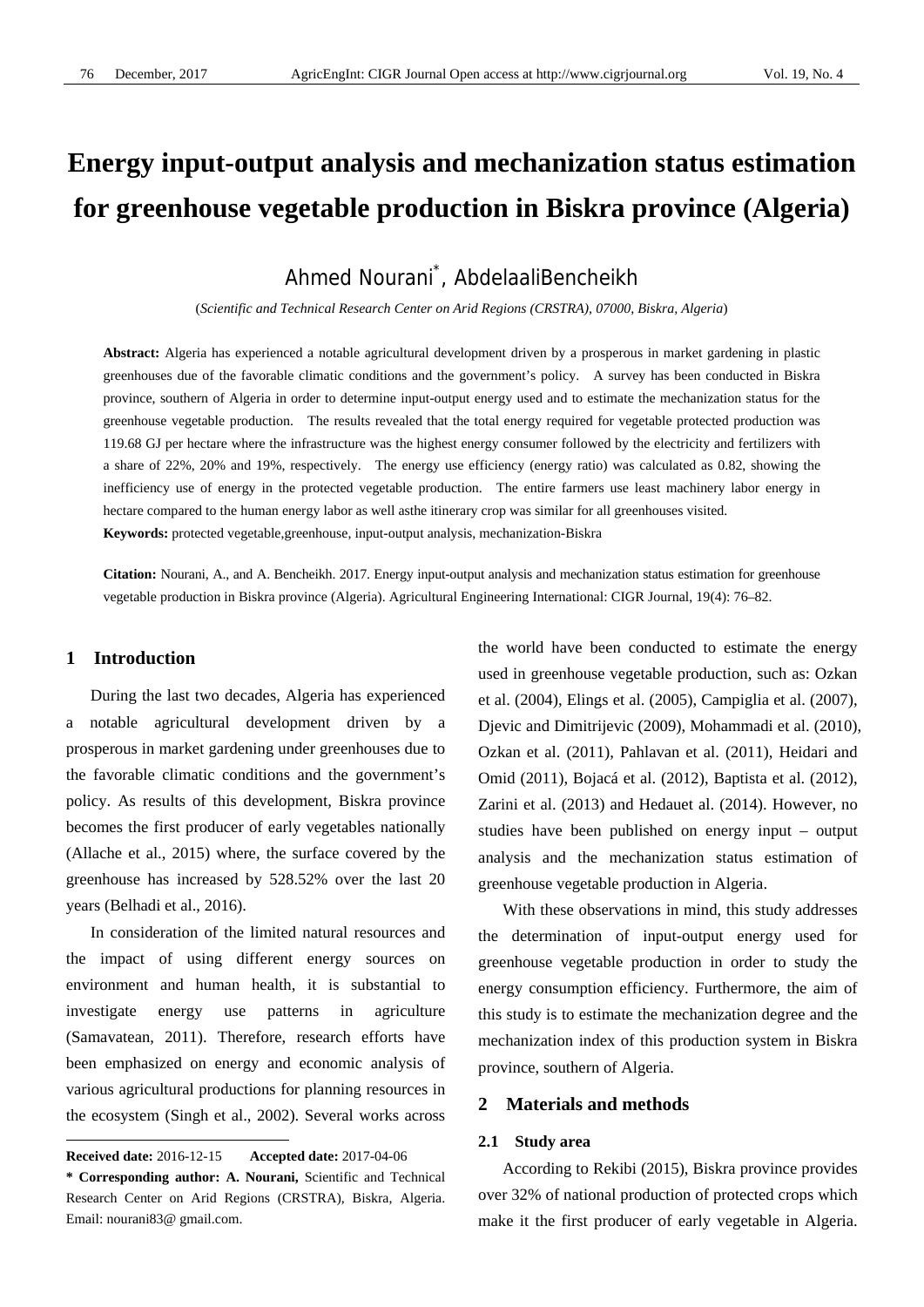For this reason, the present research has been carried out in this region. The study area is located in the southeastern of country, the gateway to the Sahara. The height above sea level is 112 m which makes it one of the lowest cities. The chief town of the province is located at 400 km of the capital, Algiers and its surface area is

 $21671 \text{ km}^2$ , divided to 12 administrative districts (Figure 1). Biskra has a hot desert climate, with very hot and dry summers and mild winters with annual rainfall averaging between 120 and 150 mm every year. The average annual temperature is 20.9°C.



Figure 1 Situation of study area

### **2.2 Survey**

An investigation was conducted in Biskra province during the season 2014-2015. The study employed face-to-face personal interviews using questionnaires which contained sections providing the economic characteristics, practices and management of the farm. The data have been collected from 65 farmers where randomly selected. They present 5% of greenhouse vegetable growers (DSA, 2012) from the six most productive municipalities, namely: M'ziraa, Ainnaga, SidiOkba, Elaghrous, Doucen and Lioua (Figure 1). In this area, the vegetables produced most extensively were tomato, cucumber, eggplant and pepper.

#### **2.3 Energy input-output measurement**

Energy requirements in agriculture were divided into two groups, direct and indirect (Samavatean, 2011). In this study, direct energy included human labor, diesel, water for irrigation and indirect energy includes seeds, fertilizers, farmyard manure, chemicals, machinery and infrastructure. Based on the energy equivalents of the inputs and outputs (Table 1), the metabolisable energy was calculated. Renewable energy (RE) consisted of human labor, seed, manure and water for irrigation, whereas non-renewable energy (NRE) includes machinery, diesel fuel, electricity, infrastructure,

fertilizers and chemicals.

| Energy source                         | Unit           | Energy equivalent,<br>Mj/unit | Reference                    |  |
|---------------------------------------|----------------|-------------------------------|------------------------------|--|
| Inputs                                |                |                               |                              |  |
| Human labor                           | h              | 1.96                          | Singh et al. (2002)          |  |
| Machinery                             | h              | 62.7                          | Singh et al. (2002)          |  |
| Diesel oil                            | 1              | 45.4                          | Bojacá et al. (2012)         |  |
| Infrastructure                        | kg             |                               |                              |  |
| Steel                                 |                | 33                            | Medina A et al. (2006)       |  |
| Polyethylene                          |                | 9.9                           | Medina Aet al. (2006)        |  |
| Synthetic fiber                       |                | 1.2                           | Medina Aet al. (2006)        |  |
| <b>PVC</b>                            |                | 11.6                          | Medina Aet al. (2006)        |  |
| Fertilizers                           | kg             |                               |                              |  |
| N                                     |                | 60.6                          | Ozkan et al. (2004)          |  |
| $P_2O_5$                              |                | 11.1                          | Ozkan et al. (2004)          |  |
| $K_2O$                                |                | 6.7                           | Ozkan et al. (2004)          |  |
| Farmyard manure                       | kg             | 0.3                           | Bojacá et al. (2012)         |  |
| Pesticides                            | kg             |                               |                              |  |
| Fungicides                            |                | 216                           | Mohammadi and Omid<br>(2010) |  |
| Insecticides                          |                | 101.2                         | Mohammadi and Omid<br>(2010) |  |
| Plant materials                       |                |                               |                              |  |
| Plantlets                             | unit           | 0.2                           | Bojacá et al. (2012)         |  |
| Water for irrigation                  | m <sup>3</sup> | 0.63                          | Bojacá et al. (2012)         |  |
| Electricity                           | (kW h)         | 3.6                           | Ozkan et al. (2004)          |  |
| Output                                |                |                               |                              |  |
| Tomato, cucumber,<br>eggplant, pepper | kg             | 0.8                           | Ozkan et al. (2004)          |  |

**Table 1 Energy equivalent of inputs and output in agricultural production**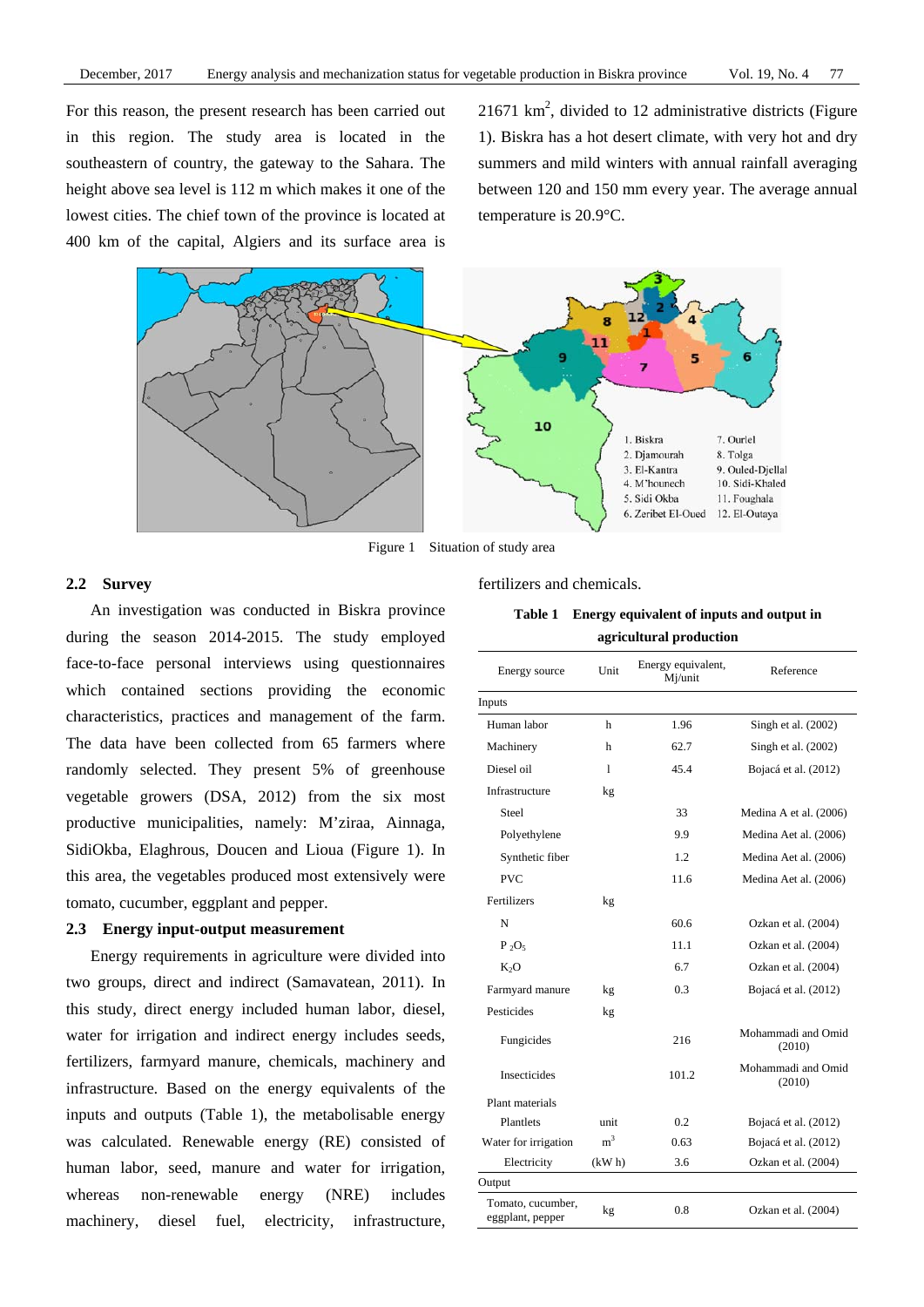To analysis the energy flow, energy ratio (energy use efficiency) (ER), energy net (EN) and energy productivity (EP) indexes were calculated as following:

Output – input ratio (ER) = 
$$
\frac{\text{Energy output (MJ/ha)}}{\text{Energy input (MJ/ha)}} \quad (1)
$$

Energy productivity (EP) = 
$$
\frac{\text{Total output (kg/ha)}}{\text{Energy input (MJ/ha)}} \quad (2)
$$

Energy net 
$$
(EN)
$$
 =

Energy output (MJ/ha) – Energy input (MJ/ha) 
$$
(3)
$$

Specific energy = 
$$
\frac{\text{Energy input (MJ/ha)}}{\text{Vegetable output (kg/ha)}}
$$
 (4)

Energy intensiveness = 
$$
\frac{\text{Energy input (MJ/ha)}}{\text{Cost of cultivation (\$/ha)}} \qquad (5)
$$

Greenhouse production is more expensive than producing the same crop in the open field, the most important factors determining costs are depreciation of the structure and equipment, labor, energy and variable costs such as plant material, substrate and fertilizer (Peet and Welles, 2005). For this reason, the output/input analysis was also applied in economic benefits. The process was similar with energy balance analysis. The economic analysis of the investigated farmers was determined using the following indicators (Fadavi et al., 2011):

Gross value = vegetable yields 
$$
(kg/ha) \times \text{price} (\$/kg) (6)
$$

Gross return = Total production value 
$$
(\frac{4}{ha}) - \frac{1}{\sqrt{7}}
$$
  
Variable cost of production  $(\frac{4}{h})$  (7)

Net return = Total production value 
$$
(\frac{\pi}{h}) - \text{Total production costs } (\frac{\pi}{h})
$$
 (8)

Benefit – cost ratio = 
$$
\frac{\text{Total production value } (\$/ha)}{\text{Total production costs (ha)}}
$$
 (9)

Productivity = 
$$
\frac{\text{Vegetable yield (kg/ha)}}{\text{Total production costs (ha)}}
$$
 (10)

## **2.4 Mechanization status estimation**

Degree of mechanization, the mechanization index and machinery energy ratio are internationally accepted as indicators of mechanization status (Samavatean, 2011).

Degree of mechanization (MD) is the index which examines the quantity in mechanization problems and is defined as the mechanized performances to total needed mechanized performances or the area in which the mechanized performances are applied to the total area. Regarding specifically, we can consider the mechanization degree as a quantity index comparable with different levels of mechanization degree. This index has a wide application in the growth of mechanization in different years or in comparing the mechanization degree of different operations along with great influence on analyzing the causes.

Mechanization index (IM): Singh (2006) presented a definition for mechanization index based on using living thing and machine in input energy which is calculated from the relationship.

$$
IM = \frac{CEM}{CEH + CEA + CEM}
$$
 (11)

where, *IM*: mechanization index; *CEM*: Cost of using machine; *CEH*: Cost of manpower; *CEA*: Cost of using animal power.

### **2.5 Machinery energy ratio (machine index)**

The machinery energy ratio is an index which represents the fraction of the total energy inputs through the various tools and implements used in different operations for cultivation of the particular crop (Yadav et al., 2013). The machinery energy was determined using the following equation (12).

$$
MER = \frac{Ed}{Te}
$$
 (12)

where, *MER* is the ratio of the machinery energy to the total energy input; "*Ed*" is the energy input through the various machines/implements; and, "*Te*" is the total energy input from human labor, animals, machine/hand tools, seed, and farm yard manures for the vegetable greenhouse production.

## **3 Results and discussion**

The data were collected from 65 greenhouse vegetable growers in Biskra province. The average size of greenhouses was around 2.1 ha with a range from 0.25 up to 12.75 ha. All of the surveyed greenhouses were the plastic houses and metallic structures. Also, the data showed that most of the superficies covered by greenhouses were irrigated using a drip irrigation and about 73% of visited farms were privately owned and 27% were rented.

#### **3.1 Energy inputs – outputs used analysis**

The summarized information on energy use pattern and yield value of vegetable production was presented in Table 2.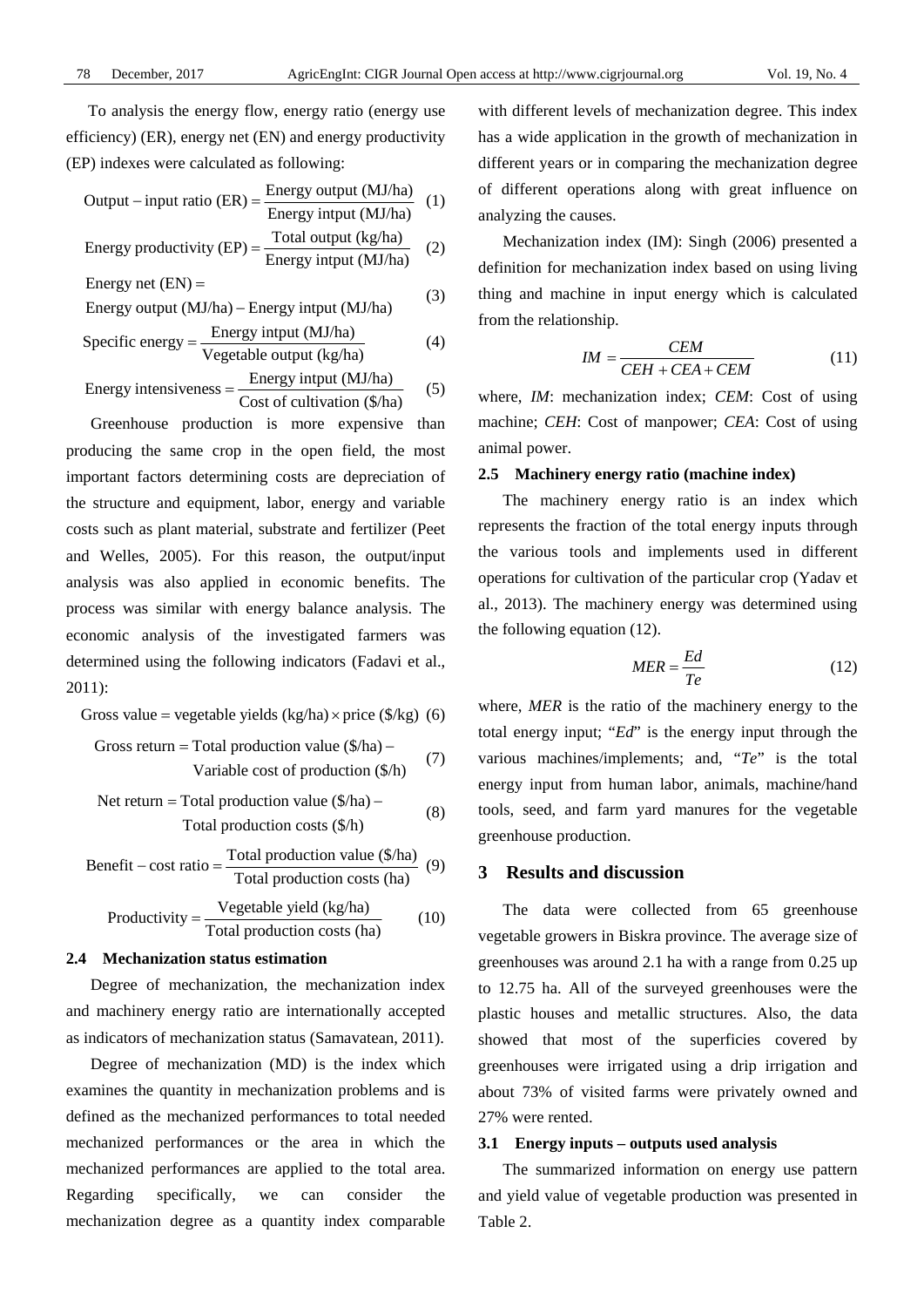| vegetable production                                                                         |             |               |     |  |  |  |  |
|----------------------------------------------------------------------------------------------|-------------|---------------|-----|--|--|--|--|
| Quantity per<br><b>Total Energy</b><br>Energy source<br>unit area, ha<br>equivalent, MJ/unit |             |               |     |  |  |  |  |
| Input                                                                                        |             |               |     |  |  |  |  |
| Human labor (h)                                                                              | 3457.03     | 6 775.78      | 6%  |  |  |  |  |
| Machinery (h)                                                                                | 31.38       | 1967.25       | 1%  |  |  |  |  |
| Diesel oil (1)                                                                               | 129.02      | 5 857.41      | 5%  |  |  |  |  |
| Infrastructure (kg)                                                                          |             |               | 22% |  |  |  |  |
| Steel                                                                                        | 146.68      | 4 840.31      |     |  |  |  |  |
| Polyethylene                                                                                 | 2 0 8 2 5 4 | 20 617.14     |     |  |  |  |  |
| Synthetic fiber                                                                              | 105.81      | 126.97        |     |  |  |  |  |
| <b>PVC</b>                                                                                   | 130.82      | 1 517.46      |     |  |  |  |  |
| Fertilizers (kg)                                                                             |             |               | 19% |  |  |  |  |
| N                                                                                            | 278.86      | 16 899.13     |     |  |  |  |  |
| $P_2O_5$                                                                                     | 354.66      | 3936.76       |     |  |  |  |  |
| K <sub>2</sub> O                                                                             | 274.5       | 1 839.16      |     |  |  |  |  |
| Farmyard manure (kg)                                                                         | 47 742.54   | 14 322.76     | 12% |  |  |  |  |
| Pesticides (kg)                                                                              |             |               | 10% |  |  |  |  |
| Fungicides                                                                                   | 10.3        | 2 2 2 4 .1 2  |     |  |  |  |  |
| <b>Insecticides</b>                                                                          | 96.47       | 9 762.64      |     |  |  |  |  |
| Plant materials                                                                              |             |               | 3%  |  |  |  |  |
| Plantlets (units)                                                                            | 17232       | 3 4 4 6 . 3 5 |     |  |  |  |  |
| Water for irrigation $(m3)$                                                                  | 3 1 5 4 .00 | 1987.02       | 2%  |  |  |  |  |
| Electricity (kW h)                                                                           | 6 544.84    | 23 561.42     | 20% |  |  |  |  |
| Output                                                                                       |             |               |     |  |  |  |  |
| Tomato, cucumber,<br>eggplant, $pepper(kg)$                                                  | 122 095.24  | 97 676.19     |     |  |  |  |  |

**Table 2 Amounts of inputs and output energy in protected** 

The results revealed that the total energy required for vegetable protected production was119.68 GJ per hectare. Compared to the other study, in Turkey, the consumption of energy by cucumber, tomato, eggplants and pepper were 134.77, 127.32, 98.68 and 80.25 GJ ha<sup>-1</sup>, respectively (Ozkan et al., 2004). In central of Italy, the total energy requirements for producing the greenhouse vegetable crops were found in the range from 64.232 to 142.835 GJ  $ha^{-1}$  (Campiglia et al., 2007). These results indicated that the energy consumption for vegetable greenhouse production was different from the region to other with light variation. Among the different energy sources, the infrastructure was the highest energy consumer followed by the electricity and fertilizers with a share of 22%, 20% and 19%, respectively. This result was in accordance with that the highest portion of the energy used in Colombia was the greenhouse construction (41.29% of the total energy) and the major part of this energy was attributed to the steel (Medina et al., 2006).

The proportion of energy input of farmyard manure, pesticides, human labor, diesel oil, plantlets, water and machinery used for protected vegetable (Tomato, cucumber, eggplant, pepper) growing were 12%, 10%, 6%, 5%, 3%, 2% and 1%, respectively. In similar works, in Antalya (Turkey), the results indicated that the bulk of energy consumed greenhouse winter crop tomato production was consumed in fertilizer (38.22%), electricity (27.09%), manure (17.33%) and diesel-oil (13.65%) (Ozkan et al., 2011). Moreover, among input energy sources, diesel fuel and fertilizers contained highest energy with 54.17%-49.02% and 21.64%-24.01%, respectively (Heidari and Omid, 2011). This comparison showed that each region had specificity in terms of energy inputs sharing.

The fertilizers and manure required to fertilize the soil was  $48650.56$  kg ha<sup>-1</sup> with nearly a third of total energy consumed (31%). This observation was a common belief that increased use of fertilizer and manure will increase the yield. 3457.03 h of human power and 31.38 h of machine power were required per hectare of vegetable production in the research area. The crop itinerary was mainly similar for all the greenhouses crops. Moreover, it carried out generally by human labor energy (6%) compared to machinery energy (1%). The source of human labor in the investigated farms was from either family members or mainly from hired (seasonal) labors. Also,  $5857.41$  MJ ha<sup>-1</sup> of diesel fuel was consumed generally for machinery purposes and most of the machineries were mainly provided by rent.

The table 3 presented the energy use efficiency, energy productivity, specific energy, energy net and energy intensiveness of vegetable protected production.

| Table 3 Energy input-output ratio in greenhouse vegetable |
|-----------------------------------------------------------|
| production                                                |

| pi vuuttivii          |                       |                                |  |  |
|-----------------------|-----------------------|--------------------------------|--|--|
| <b>Items</b>          | Unit                  | Protected vegetable production |  |  |
| Energy input          | $MJ$ ha <sup>-1</sup> | 119681.69                      |  |  |
| Energy output         | $MJ$ ha <sup>-1</sup> | 97676.19                       |  |  |
| Yield                 | $Kg$ ha <sup>-1</sup> | 122095.24                      |  |  |
| Energy use efficiency |                       | 0.82                           |  |  |
| Specific energy       | $MJ kg^{-1}$          | 0.98                           |  |  |
| Energy productivity   | $Kg$ $MJ-1$           | 1.02                           |  |  |
| Energy net            | $MJ ha^{-1}$          | $-22005.50$                    |  |  |
| Energy intensiveness  | $MJ S^{-1}$           | 2.09                           |  |  |

Energy use efficiency (energy ratio) was calculated as 0.82, showing the inefficiency use of energy in the protected vegetable production. Other results found for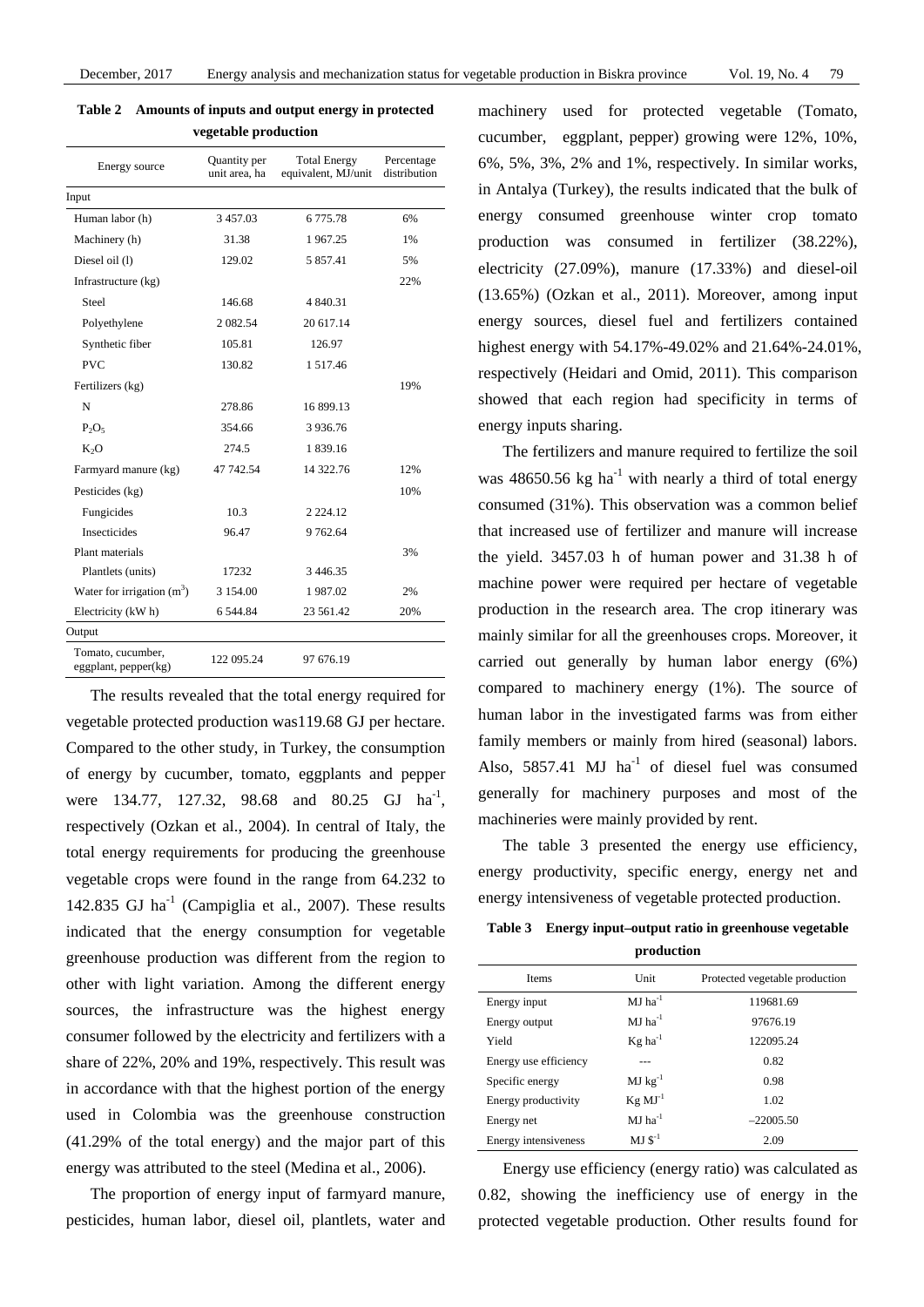protected vegetable, such as 0.66 for tomato (Pahlavan et al., 2011), 0.76 for cucumber, 0.61 for eggplant, 0.99 for pepper (Ozkan et al., 2004), 0.32 for tomato, 0.31 for cucumber, 0.23 for eggplant, 0.19 for pepper (Canakci and Akinci, 2006) have been reported for different crops, showing the inefficient use of energy. Thus, it could be concluded that the energy ratio could be increased by raising the crop yield and/or by decreasing energy input consumption. Similar results such as 0.68 for tomato (Bojacá et al., 2012), for cucumber and tomato were calculated as 0.69 and 1.48, (Heidari and Omid, 2011) and 0.8 for winter crop tomato (Ozkan et al., 2011).

The average energy productivity of protected vegetable was  $1.02 \text{ kg } \text{MJ}^{-1}$ . This meant that  $1.02 \text{ kg of}$ tomato, cucumber and pepper or eggplant output was obtained per unit energy. The specific energy, net energy and energy intensiveness of protected vegetable production were 0.98 MJ kg<sup>-1</sup>,  $-22005.50$  MJ ha<sup>-1</sup> and 2.09 MJ  $\mathcal{S}^{-1}$ , respectively. Energy net was negative (less than zero). Therefore, it could be concluded that in vegetable protected production, energy was being lost and this result was similar to that obtained by other researchers such as Ozkan et al. (2004), Canakci and Akinci (2006) and Pahlavan et al. (2011). Parallel studies obtained 0.31 MJ kg<sup>-1</sup> (Ozkan et al., 2004), 12380.3 MJ t<sup>-1</sup> (Hatirli et al., 2006) and 0.94 kg  $MJ^{-1}$  (Ozkan et al., 2011) for the specific energy of corn production.

Total mean energy input as direct, indirect, renewable and nonrenewable forms were given in Table 4.

**Table 4 Total energy input in the form of direct, indirect, renewable and non-renewable for vegetable production** 

| Form of energy       | $MJ$ ha <sup>-1</sup> | %     |
|----------------------|-----------------------|-------|
| Direct energy        | 38181.63              | 31.90 |
| Indirect energy      | 81500.06              | 68.10 |
| Renewable energy     | 26531.92              | 22.17 |
| Non-renewable energy | 93149.77              | 77.83 |

The total energy input consumed could be classified as direct energy (31.90%), indirect energy (68.10%) and renewable energy (22.17%) and non-renewable energy (77.83%). A number of resultants, in same cultivation system, raveled that for tomato in Turkey indirect energy (41.54%) was less than that of direct energy (58.18%), and renewable energy (81.60%) was greater than non-renewable of energy (18.12%) (Ozkan et al., 2011) while for the same crop and region, the results showed that the share of direct input energy was 59% in the total energy input compared to 41% for the indirect energy. On the other hand, non-renewable and renewable energy contributed to 88% and 12% of the total energy input, respectively (Hatirli et al., 2006).

## **3.2 Economic analysis**

In this section, most of studies worked on energy balance of protected vegetable didn't take the economic feature into account. From our side, the costs of each input used and calculated gross production values for protected vegetable production were shown in Table 5.

**Table 5 Economic analysis of greenhouse vegetable production** 

| Economic index        | Unit                     | Value     |
|-----------------------|--------------------------|-----------|
| Yield                 | $Kg$ ha <sup>-1</sup>    | 122095.24 |
| Sale price            | $$ kg^{-1}$$             | 0.47      |
| Gross value           | $$$ ha <sup>-1</sup>     | 57384.76  |
| Variable cost         | $$$ ha <sup>-1</sup>     | 24842.28  |
| Fixed cost            | $$$ ha <sup>-1</sup>     | 3907.09   |
| Total cost            | $$$ ha <sup>-1</sup>     | 28749.37  |
| Cost of production    | $$ kg^{-1}$$             | 0.24      |
| Gross return          | $$$ ha <sup>-1</sup>     | 32542.47  |
| Net return            | $$$ ha <sup>-1</sup>     | 28635.39  |
| Benefit to cost ratio |                          | 1.99      |
| Productivity          | $\rm kg~\mathbb{S}^{-1}$ | 4.25      |

The result revealed that, the gross value of production was 57384.76 \$  $ha^{-1}$  where the total mean costs for the production was  $28749.37 \text{ m/s}$  ha<sup>-1</sup>. About 86.40% of the total expenditure was variable costs, while13.59% was fixed expenditure. Several studies reported that the ratio of variable cost was higher than that of fixed cost in cropping systems (Samavatean et al., 2011). Starting from these results, the benefit-cost ratio from protected vegetable production in the farms was calculated to be 1.99. These results were consistent with the findings reported by Canakci and Akinci (2006) that the benefit/cost ratio for the tomato, pepper, cucumber and eggplant production were calculated at 1.57, 1.15, 1.29 and 1.10, respectively. In other side, benefit/cost ratio was calculated for other crops such as 1.36 for Garlic production (Samavatean et al., 2011), 1.83 and 2.21 for greenhouse and open-field grape (Ozkan et al., 2007). Concerning the gross return, the calculation given the number 32542.47  $$$  ha<sup>-1</sup> while for the productivity, it is 4.25 kg  $\mathbb{S}^{-1}$ .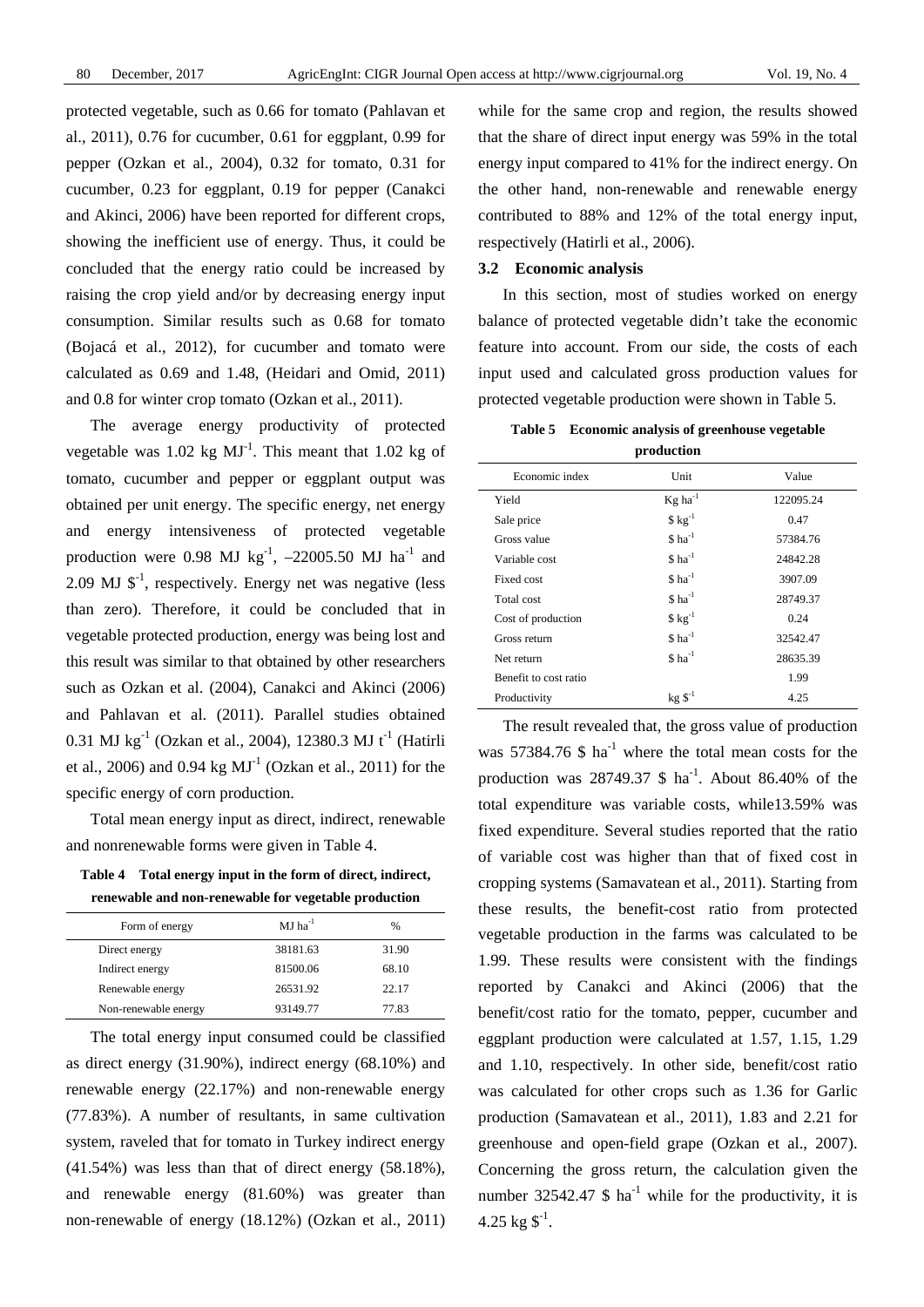#### **3.3 Mechanization status analysis**

Different clusters of farm were determined basing on greenhouse area. Table 6 presented the rate of MD in percent for each machinery operations during the vegetable cultivation in different clusters, separately.

**Table 6 Share of MD to total operations in greenhouse vegetable production** 

| Implement          | $<1$ (ha)      | $1 - 3$ (ha) | $3 - 5$ (ha) | $5<$ (ha)    | Total |
|--------------------|----------------|--------------|--------------|--------------|-------|
| Moldboard plow     | 100            | 100          | 100          | 100          | 100   |
| Disc harrow        | 93             | 100          | 100          | 100          | 95.38 |
| Rotary hoe         | $\overline{c}$ | 25           | 0            | 62.5         | 14    |
| Ridgerplough       | 73             | 67           | 25           | 50           | 66    |
| Planter machine    | $\theta$       | $\Omega$     | 0            | $\mathbf{0}$ | 0     |
| Pesticides sprayer | 100            | 100          | 100          | 100          | 100   |

As shown in Table 6, the heights mechanization degree was related to moldboard plow and pesticides sprayer. The entire plowing and pest treatment operations were100% in the area investigated. This result showed that the 100% of operations were carried out by machinery for protected vegetable production for 130.05 hectares. Then, the operations of harrowing, rotary hoe and making ridges were done. The greatest mechanization degree has been recorded in the farm with land area over five hectares which was due to frequently using machinery and farms with land area below one hectare had lowest M.D with the exception of fertilization because of using of drip irrigation (Table 6). Moreover, the majority of the farmers used the ridgerplough. This operation required a considerable energy and time, as an advice, the making ridges was not necessary when they set up a drip irrigation system.

Table 7 illustrated that MI was obtained 0.119 for protected vegetable production in visited region. It seemed that the MI calculated for all clusters were almost equal with a small difference. The entire farmers used less machinery labor energy in hectare than the human energy labor. Thus, it could be concluded that the itinerary crop was similar for all the greenhouses visited. These results could be explained by unavailability of the machine destined to greenhouse cultivation in the local market especially the planter machine, also due to the finical situation of the farmer. Previous work showed that the MI at an all-India level was only 14.5%, and it varied from 8.2% in sorghum and paddy to a highest value of 29.00% in wheat (Singh, 2006).

**Table 7 Mechanization Index and Machinery energy ratio for different land size** 

|                                 |       |       | $\langle 1 \rangle$ (ha) $1-\langle 3 \rangle$ (ha) $3-\langle 5 \rangle$ (ha) $>5 \rangle$ (ha) |       | Total |
|---------------------------------|-------|-------|--------------------------------------------------------------------------------------------------|-------|-------|
| Mechanization index (MI)        | 0.119 | 0.124 | 0.111                                                                                            | 0.112 | 0.119 |
| Machinery energy ratio<br>(MER) | 0.008 | 0.012 | 0.007                                                                                            | 0.017 | 0.010 |
| Number of farmers               | 41    | 12    |                                                                                                  | 8     | 65    |

## **4 Conclusion and recommendation**

This work aimed to analysis the energy input-output for the vegetable under greenhouse in Biskra province (Southern of Algeria), also to make economic analysis and determination the mechanization status for this sector. A survey has been conducted with 65 farmers. The results from this study could be presented as follows:

- The total energy required for vegetable protected production was119.68 GJ per hectare which was close to that reported in previous study (Ozkan et al., 2004).

- Among the different energy sources, the infrastructure was the highest energy consumer followed by the electricity and fertilizers with a share of 22%, 20% and 19%, respectively.

- Each region has specificity in terms of energy inputs sharing.

- Energy use efficiency (energy ratio) was calculated as 0.82, showing the inefficiency use of energy in the protected vegetable production.

- The gross value of production was  $57384.76$  \$ ha<sup>-1</sup> where the total mean costs for the production was  $28749.37 \text{ }\$\text{ha}^{-1}\text{. About }86.40\% \text{ of the total expenditure}$ was variable costs, while 13.59% was fixed expenditure.

- The entire farmers used less machinery labor energy in hectare compared to the human energy labor, thus we could say that the itinerary crop was similar for all the greenhouses visited.

As recommendations, the below propositions could enhance the control of energy flow in protected vegetable production and also allow the farmer to improve their financial situation, namely: providing a formation, by a qualified employer, to farmers for changing their wrong behaviors and the controlled input. Improving the pest management used an integrated fighting method (IPM). Elaborated a strategy to introduce the machine for